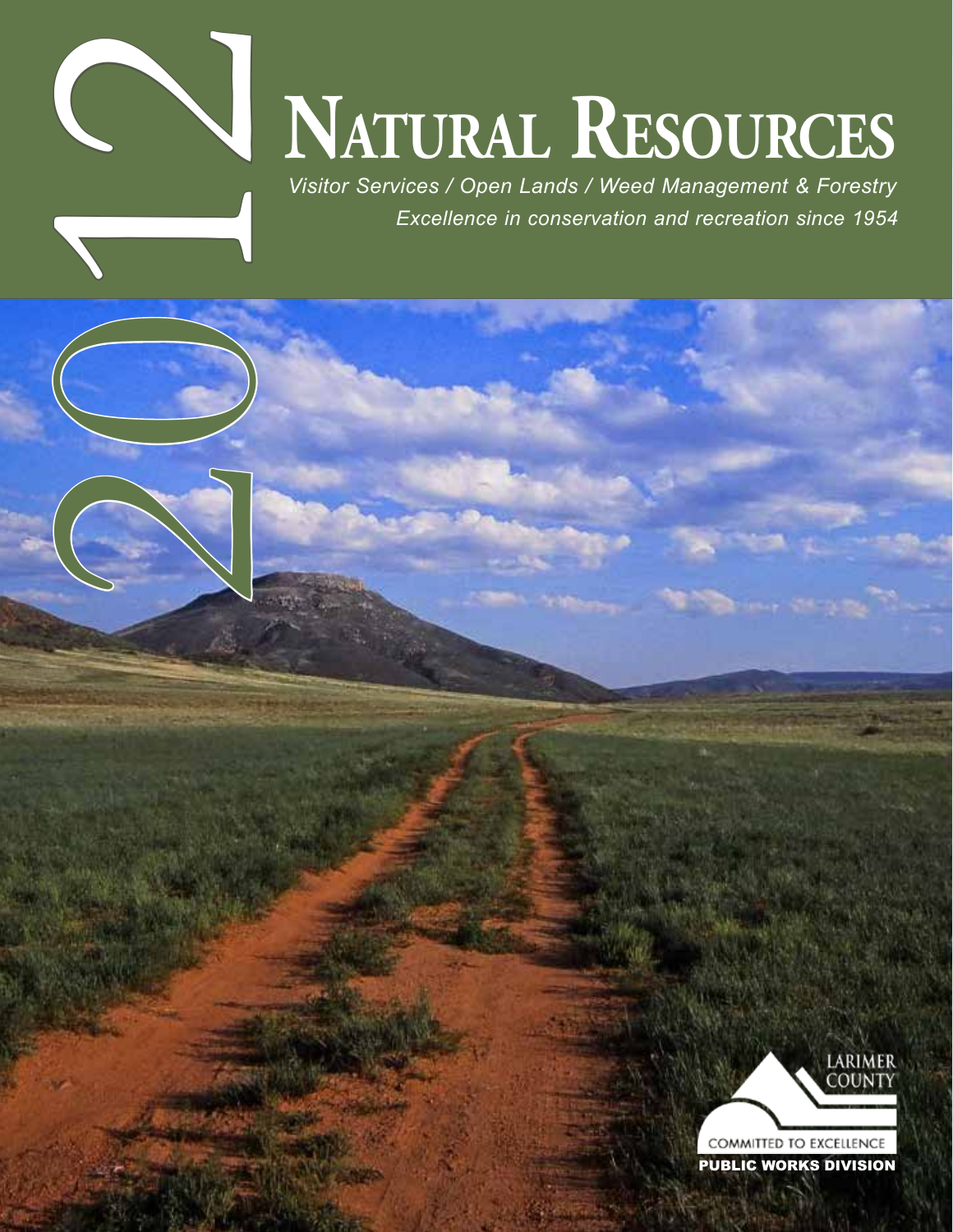*A message fom the Director* 

## **The Path to the Future**

Dear Larimer County visitors and citizens,

Can you really change the future by planning and being innovative? Yes, you can! The Department of Natural Resources embraces this philosophy and continues to plan for success by making collaborative, informed decisions that actually shape our future.

The cornerstone of our planning revolves around forward-looking master planning developed through a rigorous public process that directs our pathway into the future. We are so fortunate to have three citizen advisory boards keeping us on that path to success with innovative ideas and strategic decision making.

We recognize that we must be change agents, constantly aware of the needs of our visitors, conserving our natural resources, and improving and maintaining our facilities. We certainly cannot predict the future, but we can be prepared through collaboration, innovation, and strategic thinking.

I would like to invite all of you to experience my

three favorite outdoor recreation venues this year by hiking to Horsetooth Rock, the most recognized icon in Northern Colorado; fshing for Walleye at Carter Lake; and cabin camping at Hermit Park Open Space.

As always, a big thank you to the citizens of Larimer County, our professional

![](_page_1_Picture_10.jpeg)

staf, our outstanding citizen boards, and especially to our Board of County Commissioners who continue to support parks, open spaces, and land stewardship programs in your Larimer County. Get Outdoors!

Bary K. Buffington

Gary K. Bufngton *Director, Department of Natural Resources* 

*©Sue Burke* 

*ASpecial Thanks to our Citizen Advisory Board Members* 

![](_page_1_Picture_16.jpeg)

*Back, lef to right: Deb Wykof\*; David Hattis; Gary Back, lef to right: Hugh McKean; Gary Bufngton\*; Lef to right: Gary Bufngton\*; Dave Lentz\*, Tim Bufngton\*; Forrest Orswell; Dan Rieves\*; John Travis Rollins\*. Middle, lef to right: Mary Banken; D'Amato\*; Ernie Marx; Carmen Weston; Meegan Tipton; Steve Johnson, Commissioner; Steve Ambrose; Paul Alaback; Tom Donnelly, Commiss@ioner; Kerri Flenniken\*; Ken Mathias; Lew Gaiter, Commissioner. Ron Kainer. Front, lef to right: Robert Harris; Mark Rollins\*; Ladonna Lee; Carl Sorrentino; John Phipps. Not pictured: Vic Day; Matt Parker; Chuck Miller; Caughlan\*; Russell Fruits (chair); Frank Cada; Linda*<br>Knowlton; Frank Gillespie; Chris Fleming\*; Charlie

![](_page_1_Picture_20.jpeg)

 Parks Advisory Board <sup>Open Lands Advisory Board Land Stewardship Advisory Board<br>Back, left to right: Deb Wykoff'; David Hattis; Gary Back, left to right: Hugh McKean; Gary Buffington\*; Left to right: Gary Buffington\*; Dave</sup> *Knowlton; Frank Gillespie; Chris Fleming\*; Charlie Nancy Wallace; Meegan Flenniken\*; Suzan Fritchel; Johnson\*. Not pictured: Mark DeGregorio. \* = Staf Chris Fleming\*. Not pictured: Gerry Horak; Trudy Haines; Peter Kast (chair); Steve Vessey.* 

![](_page_1_Picture_23.jpeg)

 $\bm{T}_m$  continually impressed with the forethought and dedication the DNR staff brings to Larimer County. The *citizens of Larimer County not only have a treasure in its natural resources but in the staf that manages those treasures. My family and I appreciate all the hard work that goes into creating and preserving a safe and vibrant* 

 *natural landscape." Russell Fruits, Parks Advisory Board* 

**Larimer County Government Officials** 2012-2013 Board of County Commissioners:<br>Lew Gaiter III, Steve Johnson, Tom Donnelly

County Manager: Linda Hoffman and the Public Works Director: Marc Engemoen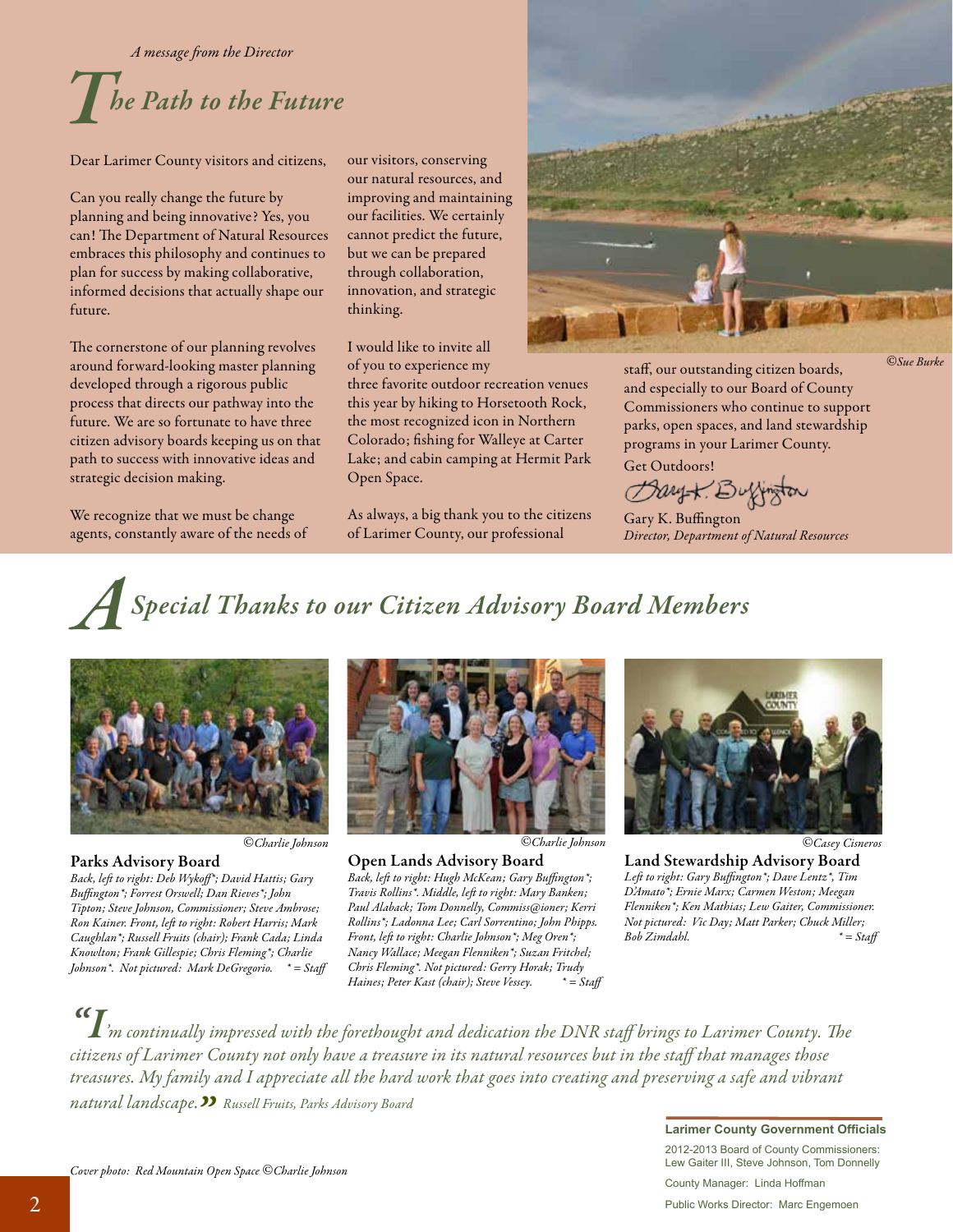![](_page_2_Picture_0.jpeg)

A continual major priority for the Department of Natural Resources is providing citizens with great opportunities for the quality outdoor experiences they desire. To achieve this goal the Department initiated a study to gather information for an update of the Open Lands Master Plan (2001).

In 2012 Larimer County and all of its municipalities joined together, in an unprecedented partnership, to evaluate the opportunities, preferences, and possible gaps in the region's land conservation and nature-based recreation. community's vision for the critical opportunities in Northern Colorado.

Public needs and preferences are being focus groups, stakeholder meetings,

conservation and recreation master its municipalities and help determine how your Help Preserve Open Spaces

![](_page_2_Picture_5.jpeg)

*©Logan Simpson Design* 

Dubbed *Our Lands-Our Future,* this This graph depicts *one* example of results from a citizen survey distributed to thousands of grassroots study will investigate our Larimer County residents. (Top ten selections by perce Larimer County residents. (Top ten selections by percentage of respondents)

#### landscapes and outdoor recreational For which activities would you like to see more land/facilities provided?

![](_page_2_Picture_9.jpeg)

 *County remains great for years to come."*  future. The study will be completed in *of the biggest reasons we live here. Continuing to ensure our* June 2013. For more information please *lakes, reservoirs, campgrounds, and other Open Space natural*  visit [www.larimer.org/]( www.larimer.org/naturalresources/regionalstudy)ourlands\_ourfuture *areas are available for our children and grandchildren is one of the most significant steps we can take to ensure Larimer Lew Gaiter III, County Commissioner, District 1*

![](_page_2_Picture_11.jpeg)

OUR LANDS OUR FUTURE I Recreation & Conservation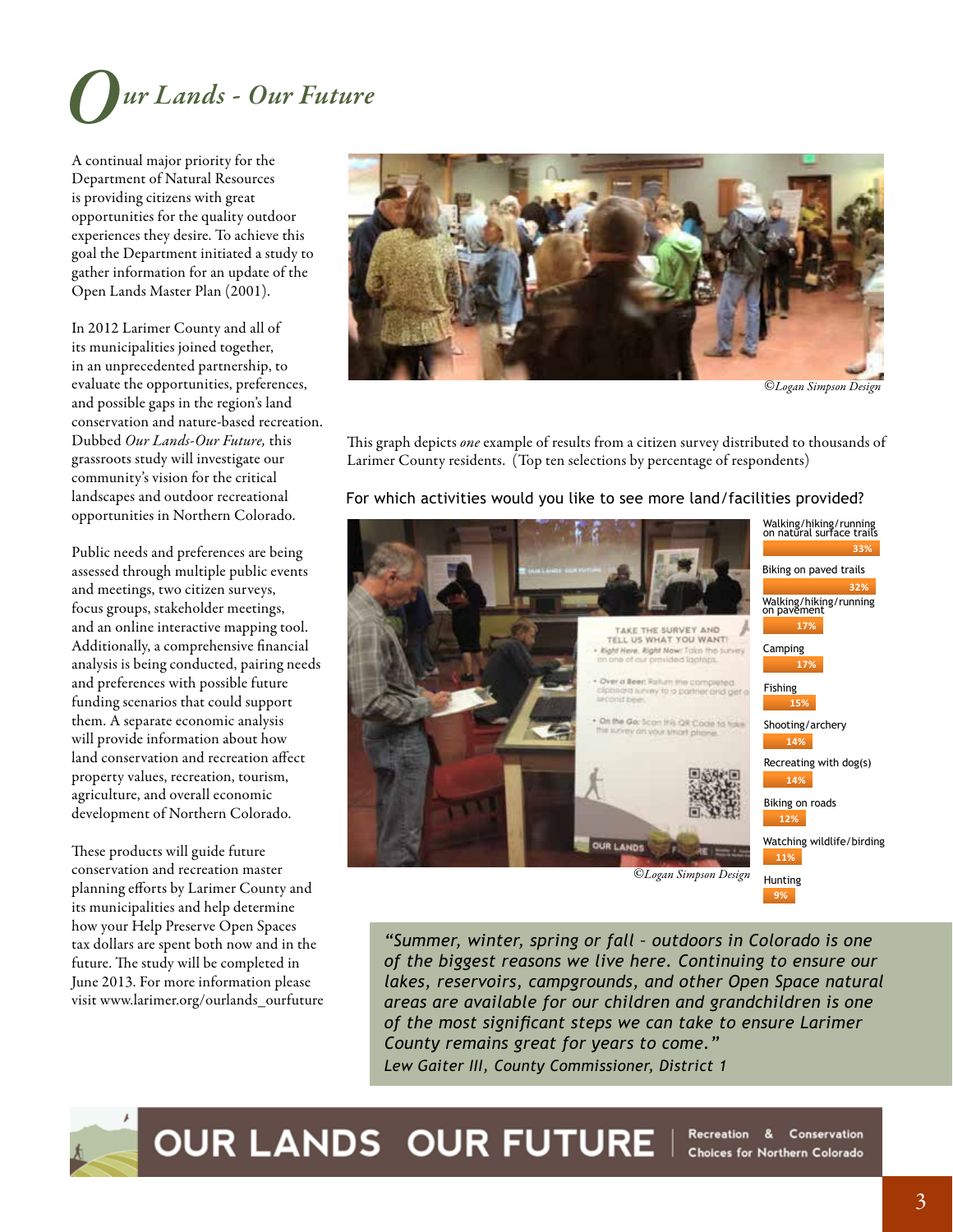## *Meeting the Future - Head On!*

![](_page_3_Picture_1.jpeg)

*©Charlie Johnson* 

![](_page_3_Picture_3.jpeg)

*©Charlie Johnson* 

*Grazing and Drought - a plan for the future:*  Drought conditions threaten range health and water supplies requiring implementation of adaptive grazing strategies. Grazing lease agreements and annual grazing plans for county open space properties have provisions to protect natural resources by reducing the number of livestock and/or reducing the duration of grazing during drought. In 2012, grazing rotations were modifed to meet drought conditions in various pastures.

![](_page_3_Picture_6.jpeg)

*Communicating across the ages!* Rangers tweeted real-time field conditions and staff interacted with Facebook visitors to reach a broader audience.

*Mountains to Plains Energy by Design - proactive planning:* To protect the natural, cultural, and recreational resources at Red Mountain Open Space, Soapstone Prairie Natural Area, and Meadow Springs Ranch, a partnership between Larimer County Department of Natural Resources, the City of Fort Collins, the State Land Board, and The Nature Conservancy developed a cutting-edge, science-based plan to minimize and mitigate impacts from possible future oil and gas development.

![](_page_3_Picture_9.jpeg)

*©Julie Perry Nelson* 

*Tiny Trekkers:* Volunteer Naturalists teach the future generation of land stewards at Devil's Backbone Open Space. Kids ages 2-5 hike and participate in lessons about wildlife, ecology, and more! In 2012, kids learned about bats, spiders, and how animals move. For a current schedule, visit<www.larimer.org/NReducation>

*Using plastic instead of cash for daily entrance permits = customer convenience and less staf time*. Throughout 2012, 11 automated pay stations replaced the old paper and cash vaults. Of the over 11,000 transactions and \$70,193 collected at these, nary a dime was physically touched, deposited, or processed by staff! Visitors and staf both love the updated technology.

![](_page_3_Picture_13.jpeg)

*©Steve McCorkel*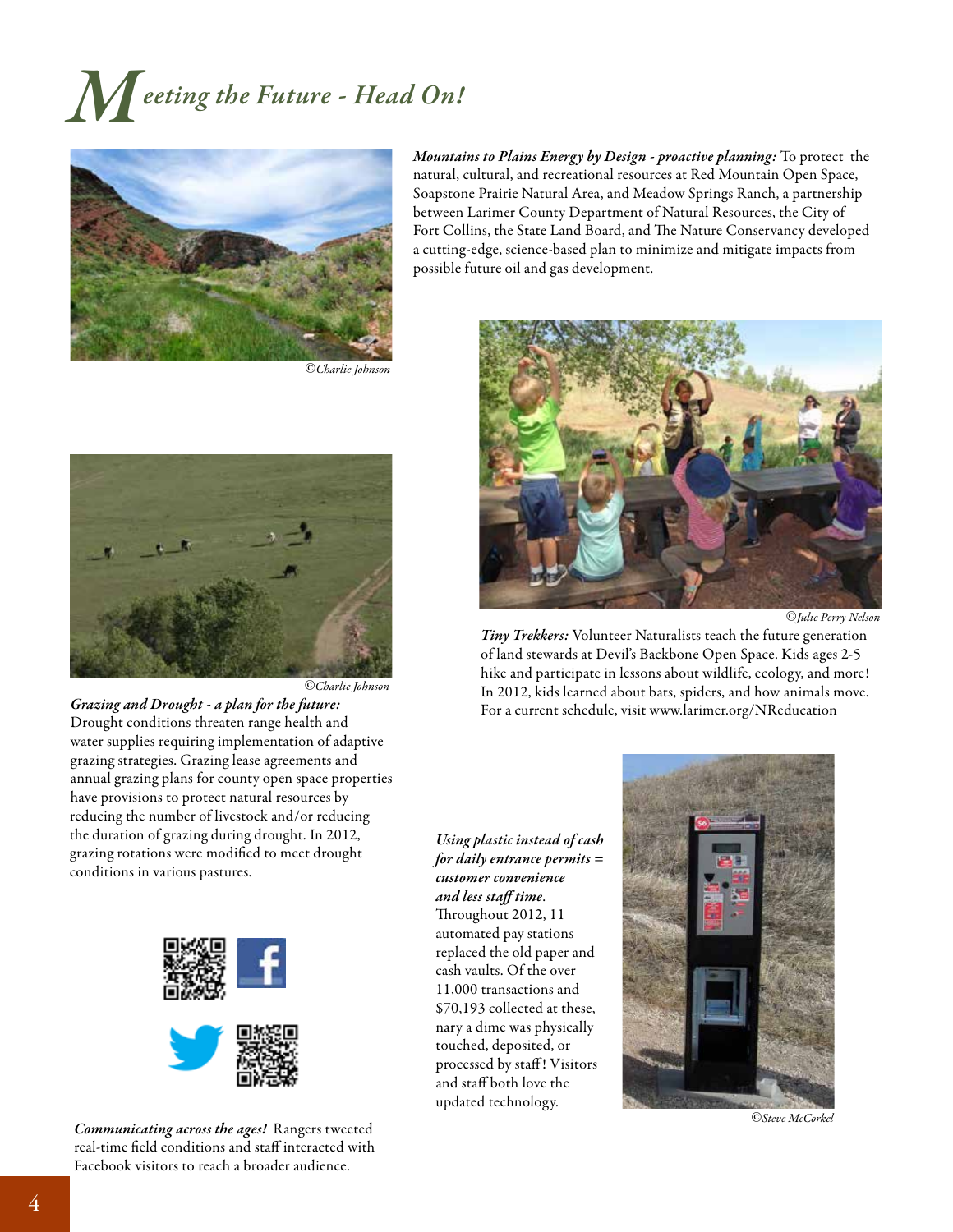![](_page_4_Picture_0.jpeg)

*©Charlie Johnson* 

![](_page_4_Picture_2.jpeg)

The Ranger Excellence School: Hosted by Larimer County and sponsored by the Colorado Open Space Alliance, this training conference cultivates highly trained and professional rangers skilled in many disciplines. It also highlights the importance of serving the public and promotes a high level of customer service. In 2012, the second year of the conference, 85 rangers from 13 diferent agencies attended.

*©Charlie Johnson* 

 *have known it." "Our Department of Natural Resources is about creating a future, one in which our kids and their kids can enjoy the beauty of Larimer County just as we Steve Johnson, County Commissioner, District 2*

![](_page_4_Picture_6.jpeg)

*Sylvan Dale Conservation*  resource managers on how best to improve wildlife habitat. Sixth graders installed a guzzler to provide water for wildlife including elk, bears, and mountain lions, at Sylvan Dale Conservation Easement.

![](_page_4_Picture_8.jpeg)

*©David Neils* 

*©Jon Dauzvardis* 

*with Telementor:* Larimer *River:* Anglers and their quarry are better off due<br>County Department of the riverbank enhancement project at Lions to the riverbank enhancement project at Lions Natural Resources' staff partner with Preston and over the Channel was formed, two new river access points created, and over the Preston of the Channel was formed, two new river access points created, and over the Preston formed, two new river access points created, and over Middle School to mentor 15,000 native trees and shrubs planted. Anglers are

*Larimer County - 1, Aliens - 0* Yellow starthistle *(Centaurea solstitialis)*, a noxious weed, was first discovered west of Berthoud in 2003. The infestation had already spread across 500 acres in Larimer County before being reported. Due to ongoing, diligent eradiction eforts of monitoring, spraying, and pulling, as of the end of 2012, this plant was virtually extinct in Larimer County.

![](_page_4_Picture_13.jpeg)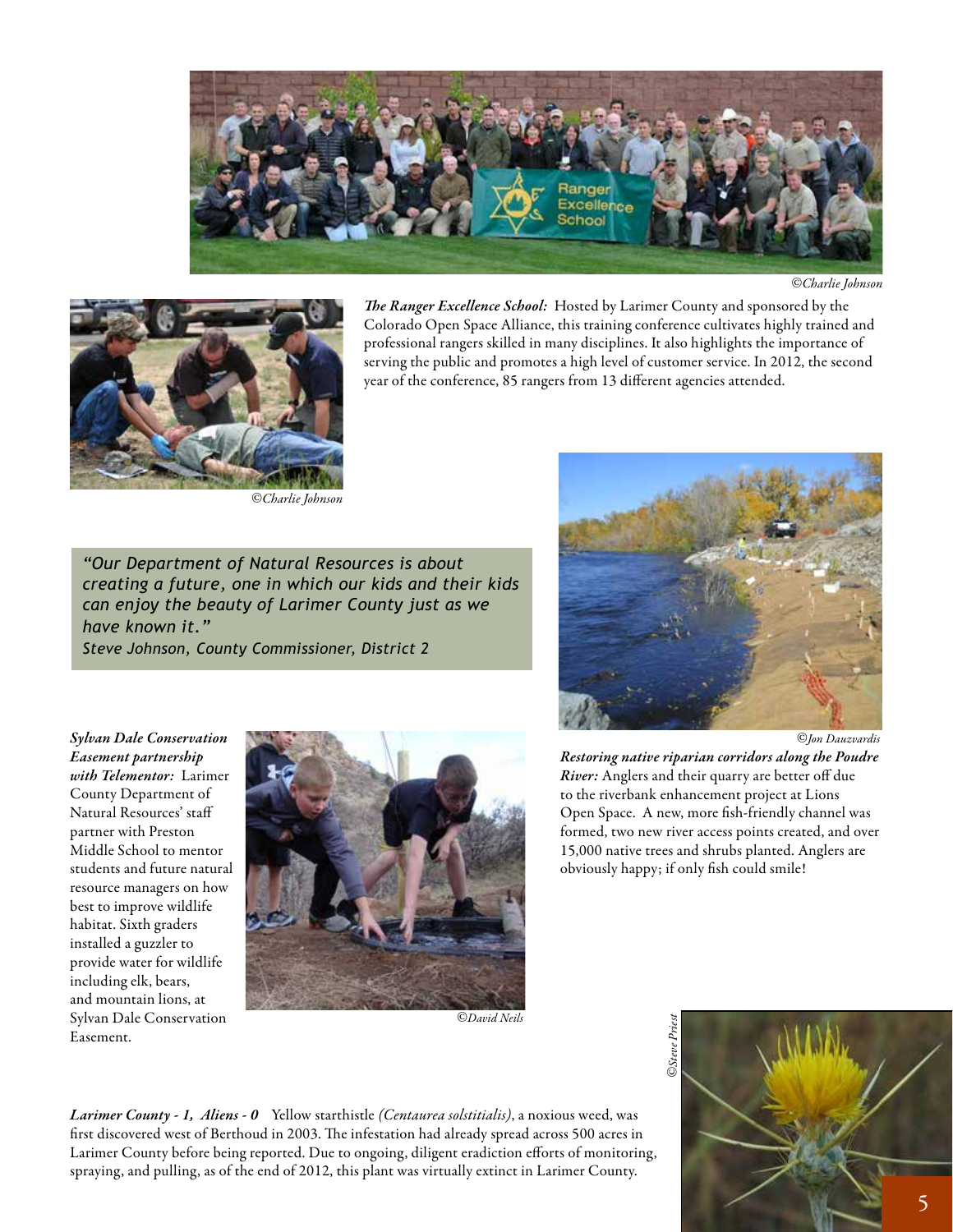## **rePORT TO THE CITIZENS**

# *Open Space Tax Revenues Benefit All of Larimer County*<br>The 1/4-cent Help Annual Revenue Receipt of Open Space Tax Dollars\*

Preserve Open Spaces sales and use tax revenue is shared with the County's eight municipalities. The tax continues through 2018 and is not imposed on food or prescription drugs. The total revenue

| Preserve Open Spaces                                                                                                                                                                                                                                                                    |       |            |         |         |                                                     |                          |                    |        |                            |                          |
|-----------------------------------------------------------------------------------------------------------------------------------------------------------------------------------------------------------------------------------------------------------------------------------------|-------|------------|---------|---------|-----------------------------------------------------|--------------------------|--------------------|--------|----------------------------|--------------------------|
| sales and use tax                                                                                                                                                                                                                                                                       |       | Larimer CO |         |         | Berthoud Estes Park Fort Collins Johnstown Loveland |                          |                    |        | Timnath Wellington Windsor |                          |
| revenue is shared with                                                                                                                                                                                                                                                                  | 1996  | 2,259,975  | 71,154  | 161,905 | 2,107,473                                           |                          | 847,210            | 4,221  | 29,848                     | $\overline{\phantom{0}}$ |
| the County's eight<br>municipalities. The tax<br>continues through 2018<br>and is not imposed on<br>food or prescription<br>drugs. The total revenue<br>collected to date is over<br>\$142 million.                                                                                     | 1997  | 2,485,421  | 80,969  | 178,198 | 2,319,562                                           |                          | 932,139            | 4,646  | 32,520                     | -                        |
|                                                                                                                                                                                                                                                                                         | 1998  | 2,707,553  | 87,574  | 193,453 | 2,487,606                                           | $\overline{\phantom{0}}$ | 1,003,872          | 5,025  | 40,557                     |                          |
|                                                                                                                                                                                                                                                                                         | 1999  | 3,067,810  | 101,539 | 224,779 | 2,850,066                                           | $\qquad \qquad -$        | 1,146,823          | 5,732  | 47,494                     | $\qquad \qquad -$        |
|                                                                                                                                                                                                                                                                                         | 2000  | 3,294,869  | 110,862 | 222,608 | 3,109,001                                           | $\qquad \qquad -$        | 1,234,060          | 5,742  | 53,444                     | $\qquad \qquad -$        |
|                                                                                                                                                                                                                                                                                         | 2001  | 3,565,146  | 122,889 | 229,886 | 3,323,372                                           | $\qquad \qquad -$        | 1,321,205          | 5,887  | 64,589                     | $\overline{\phantom{m}}$ |
|                                                                                                                                                                                                                                                                                         | 2002  | 3,527,084  | 124,139 | 218,802 | 3,235,748                                           | $\overline{\phantom{0}}$ | 1,304,378          | 5,599  | 67,642                     | $\qquad \qquad -$        |
|                                                                                                                                                                                                                                                                                         | 2003  | 3,532,580  | 123,913 | 218,445 | 3,205,119                                           | $\overline{\phantom{0}}$ | 1,314,655          | 7,083  | 66,730                     | $\overline{\phantom{a}}$ |
| Distributions to<br>municipalities are based<br>upon the highest yield<br>of either population<br>or sales tax generation.<br>This revenue sharing<br>agreement ensures that<br>residents throughout the<br>county receive benefits<br>from the Help Preserve<br>Open Spaces sales tax. | 2004  | 3,750,211  | 126,810 | 234,908 | 3,374,671                                           | 9,457                    | 1,405,098          | 11,480 | 75,185                     | 17,416                   |
|                                                                                                                                                                                                                                                                                         | 2005  | 3,811,306  | 127,480 | 239,502 | 3,417,517                                           | 8,932                    | 1,432,898          | 11,684 | 79,698                     | 20,115                   |
|                                                                                                                                                                                                                                                                                         | 2006  | 4,033,795  | 136,930 | 250,110 | 3,599,786                                           | 11,965                   | 1,506,477          | 13,196 | 77,782                     | 13,379                   |
|                                                                                                                                                                                                                                                                                         | 2007  | 4,152,187  | 129,513 | 252,524 | 3,529,570                                           | 34,285                   | 1,554,153          | 10,563 | 122,196                    | 54,760                   |
|                                                                                                                                                                                                                                                                                         | 2008  | 3,956,426  | 120,359 | 240,167 | 3,189,107                                           | 38,772                   | 1,470,884          | 9,121  | 122,125                    | 55,744                   |
|                                                                                                                                                                                                                                                                                         | 2009  | 3,614,183  | 109,178 | 224,318 | 2,824,574                                           | 45,847                   | 1,410,859          | 7,103  | 114,630                    | 49,847                   |
|                                                                                                                                                                                                                                                                                         | 2010  | 3,920,058  | 118,288 | 244,384 | 3,058,106                                           | 55,501                   | 1,558,011          | 6,746  | 123,466                    | 59,200                   |
|                                                                                                                                                                                                                                                                                         | 2011  | 4,114,912  | 120,393 | 265,442 | 3,227,847                                           | 62,688                   | 1,592,744          | 48,316 | 129,817                    | 71,406                   |
|                                                                                                                                                                                                                                                                                         | 2012  | 4,485,954  | 124,545 | 288,754 | 3,554,623                                           | 75,886                   | 1,740,460          | 73,910 | 155,336                    | 113,641                  |
|                                                                                                                                                                                                                                                                                         | Total | 60,279,470 |         |         | 1,936,535 3,888,185 52,413,748                      |                          | 343,333 22,775,926 |        | 236,054 1,403,059          | 455,508                  |

#### Annual Revenue Receipt of Open Space Tax Dollars\*

 *\*Tese fgures are unaudited. Audit to be completed in mid 2013. Figures in this chart have been rounded when appropriate.* 

### *Department of Natural Resources Summary of Finances*

The Larimer County Department of Natural Resources includes the Parks Program, the Open Lands Program, and the Weed & Forestry Program.<br>Revenues are realized from a number

of sources and totaled \$10.1 million in 2012. Expenses for 2012 were \$8.9 million including a number of one-time capital development projects for both Parks and Open Lands.

Major capital projects in 2012 included continued developments at Hermit Park Open Space, improvements at South Bay Campground at Horsetooth Reservoir, and the purchase of automated pay stations.

![](_page_5_Figure_11.jpeg)

#### 2012 Expenses

![](_page_5_Figure_13.jpeg)

*Tese fgures are unaudited. Audit to be completed in mid 2013.*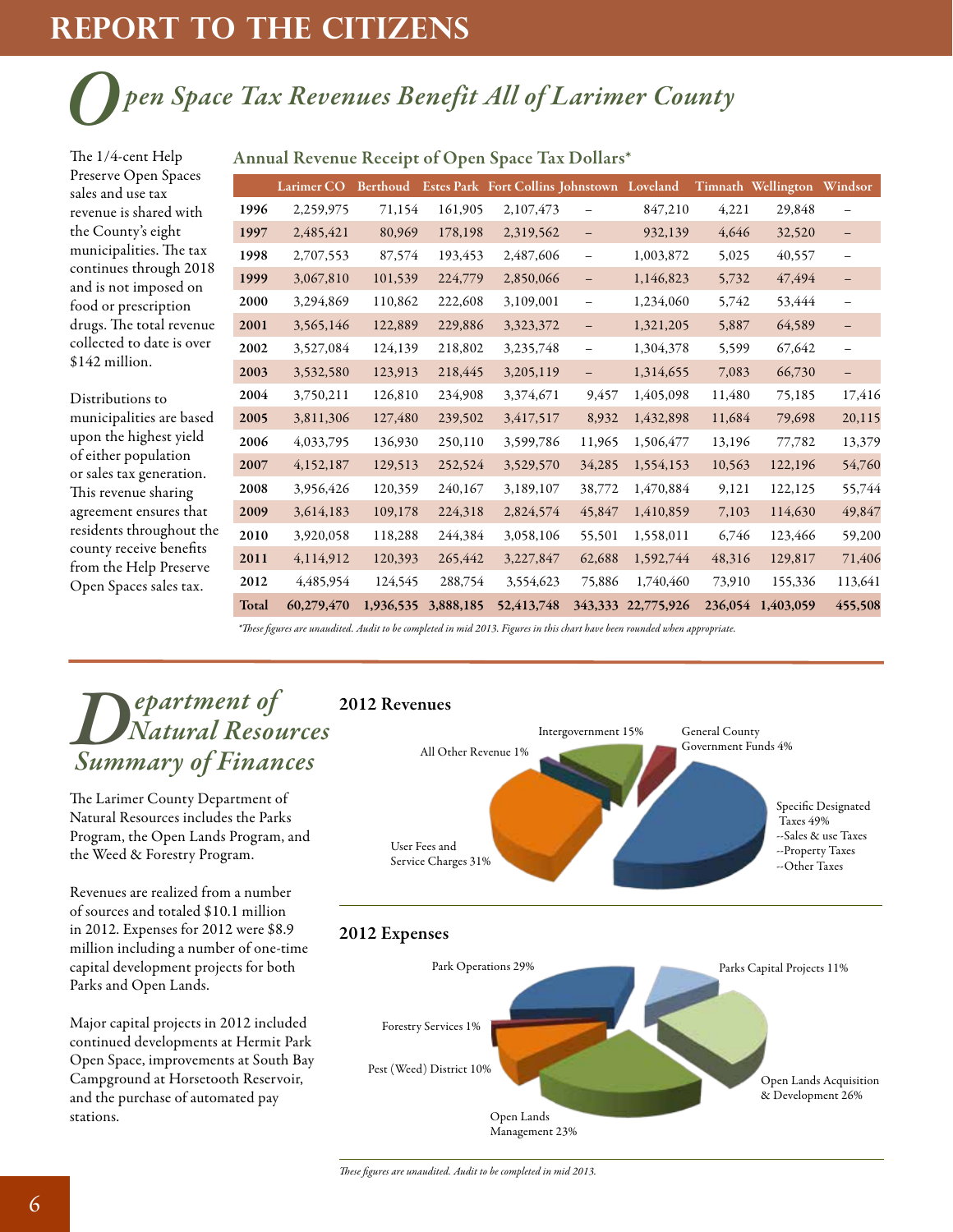# *2012 Improvements - Investing Now for the Future*

#### Hermit Park Open Space

#### Hermit's Hollow Campground Redevelopment

*Addition of 13 new campsites, 4 vault toilets, renovation of 29 campsites, and road and drainage repairs (Reported at project end.)* 

| 2011 & 2012 Project Cost:         | \$728,745 |
|-----------------------------------|-----------|
| Partners:                         |           |
| Great Outdoors Colorado           | \$200,000 |
| <b>Gates Family Foundation</b>    | \$59,000  |
| <b>Larimer County Open Lands:</b> | \$469,745 |
| $(1/4$ -cent sales tax)           |           |

![](_page_6_Picture_5.jpeg)

*New campsite at Bobcat Campground ©Josh Wagoner* 

#### Kruger Equestrian Campground Redevelopment *Larimer County Dept.*

*Campground renovation with horse trailer parking, 5 campsites each with corral(s), and access to Homestead Meadows trails* 

| 2012 Project Cost:                |   | \$165,870 |
|-----------------------------------|---|-----------|
| Partners:                         |   |           |
| Roundup Riders of the Rockies     |   | 10,000    |
| Friends of Larimer County Parks   | S | 1,200     |
| and Open Lands                    |   |           |
| Regional Park Fees                |   | 62,861    |
| <b>Larimer County Open Lands:</b> |   | 91,809    |
| $(1/4$ -cent sales tax)           |   |           |

![](_page_6_Picture_10.jpeg)

*Kruger Equestrian Campground construction ©Sue Burke* 

![](_page_6_Picture_12.jpeg)

*Flatiron Reservoir fshing access ©Rick Goltz* 

### Flatiron Reservoir County Park

#### Improved Fishing Access

*Bank improvements, steps, and railings on south end and Cheyenne Day Use* 

| 2012 Project Cost:                 |   | 21,000 |
|------------------------------------|---|--------|
| Partners:                          |   |        |
| Colorado Parks & Wildlife          | S | 17,700 |
| Loveland Fishing Club (plus labor) | S | 1,000  |
| Larimer County Dept.               |   |        |
| of Natural Resources               |   | 2.300  |

![](_page_6_Picture_18.jpeg)

*©Sue Burke* 

#### Horsetooth Reservoir County Park

#### South Bay Campground Full Hookup Campsites

*Addition of 17 new full hookup campsites* 

| 2012 Project Cost:              | \$386,300 |
|---------------------------------|-----------|
| Partners:                       |           |
| <b>Bureau</b> of Reclamation    | \$160,900 |
| Conservation Trust Fund/Lottery | 70,200    |
| Larimer County Dept.            |           |
| of Natural Resources            | \$155,200 |